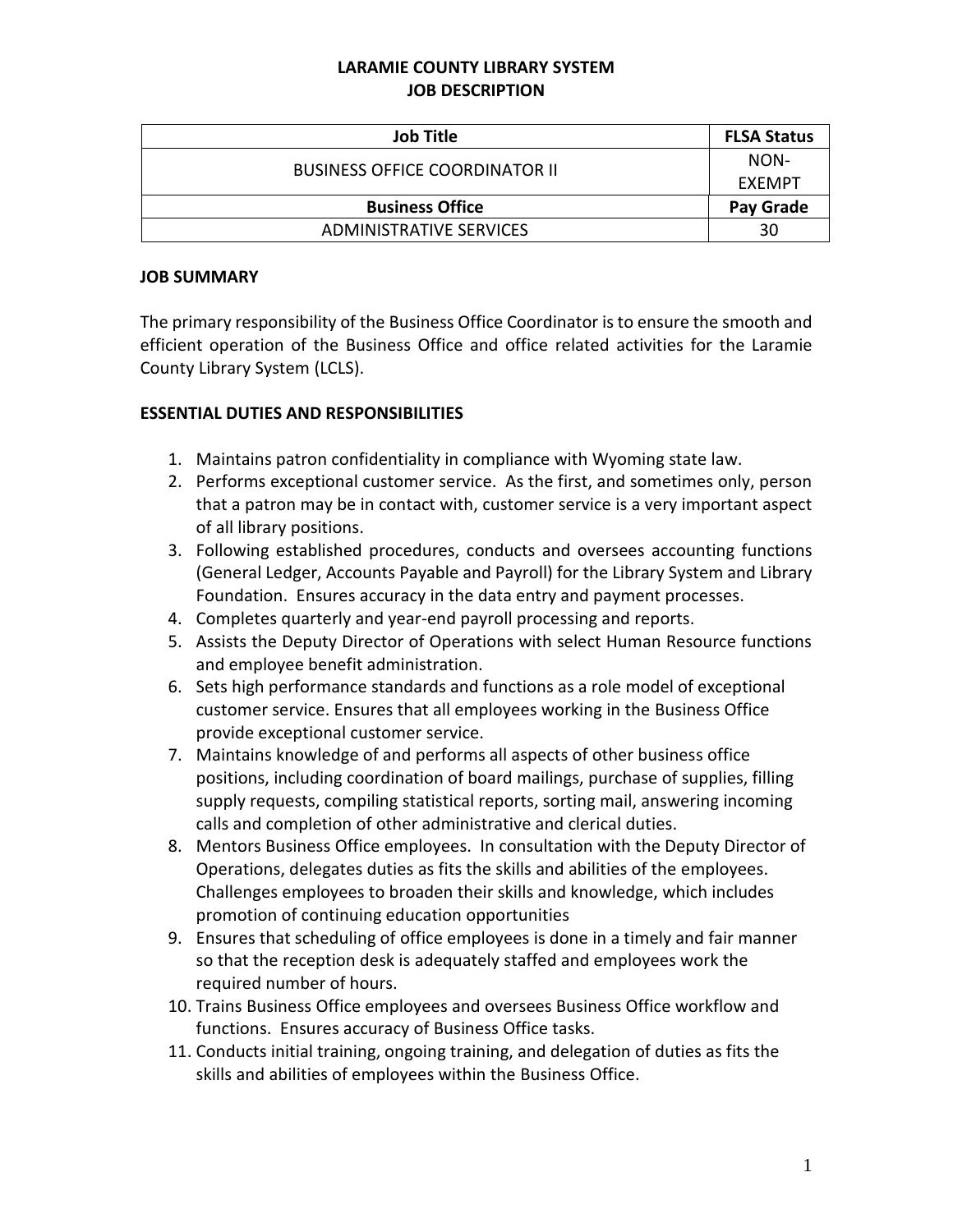## **LARAMIE COUNTY LIBRARY SYSTEM JOB DESCRIPTION**

| <b>Job Title</b>                      | <b>FLSA Status</b> |
|---------------------------------------|--------------------|
| <b>BUSINESS OFFICE COORDINATOR II</b> | NON-               |
|                                       | EXEMPT             |
| <b>Business Office</b>                | Pay Grade          |
| ADMINISTRATIVE SERVICES               | 30                 |

- 12. Utilizes computers and software applications that relate to the operation of the Business Office and is able to complete preliminary troubleshooting of the technology. Notifies Information Technology Services employees when a problem with a piece of equipment cannot be corrected and follows up to ensure that problems are resolved in a timely manner.
- 13. Ensures the accuracy of all reports, products, etc. generated from Business Office.
- 14. Assists in developing and preparing grant applications, RFP's and other documents.
- 15. Assists in completing surveys received by the library.
- 16. Establishes, finalizes and confirms for the library staff registration, travel and lodging accommodations for attendance at conferences and/or meetings.
- 17. Works at the Greeter Desk as assigned.
- 18. Performs other related and necessary duties as assigned.

### **MINIMUM REQUIREMENTS**

- Bachelor's degree from an accredited college or university in Accounting, Business or other related field
- 3 years of experience or
- The equivalent combination of education and experience.

# **REQUIRED CERTIFICATIONS, SKILLS AND ABILITIES**

- Must have a current driver's license valid in the State of Wyoming or the ability to obtain one within six months of date of hire
- Must be bonded or able to be bonded
- Must be able to be licensed as a Notary Public in the State of Wyoming
- Proficiency with current professional software and a variety of software programs related to library operations and other automated library services
- Ability to work with limited supervision, with an aptitude for detailed work and proficiency in prioritizing tasks
- Proficiency in applying good customer service skills.

#### **REPORTING RELATIONSHIPS**

Reports to: Deputy Director of Operations Supervises: none